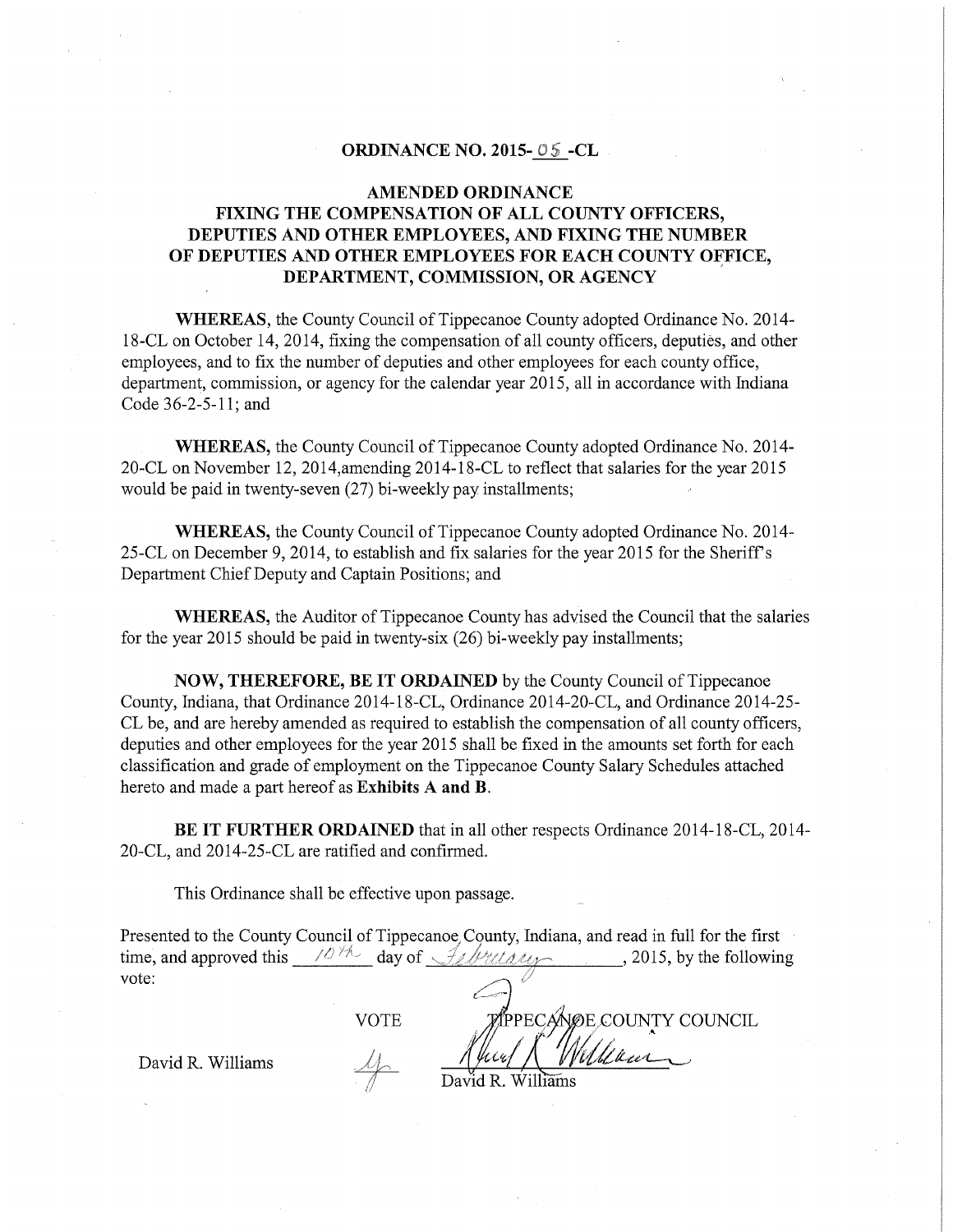John R. Basham, II

Bryan E. Metzger

Sally J. Siegrist

Kevin L. Underwood

Kathy Vernon

Roland K. Winger

l<br>- \$ John R. Basham, II Bfyan E Sally J. Jnderwood Kev⁄n Kathy Vernon Roland K. Winge

ATTEST:

Robert Plantenga, Tippecanoe County Auditor

Presented to the County Council of Tippecanoe County, Indiana, and read in full for the second time, and approved this  $\frac{10^{44}}{4}$  day of  $\frac{1}{4}$   $\frac{1}{4}$   $\frac{1}{4}$  , 2015, by the following vote:

David R. Williams

John R. Basham, II

Bryan E. Metzger

Sally J. Siegrist

Kevin L. Underwood

Williams Dĭ d R. John R. Basham, II Bryan E. Metzp

VOTE **WATER ANOE COUNTY COUNCIL**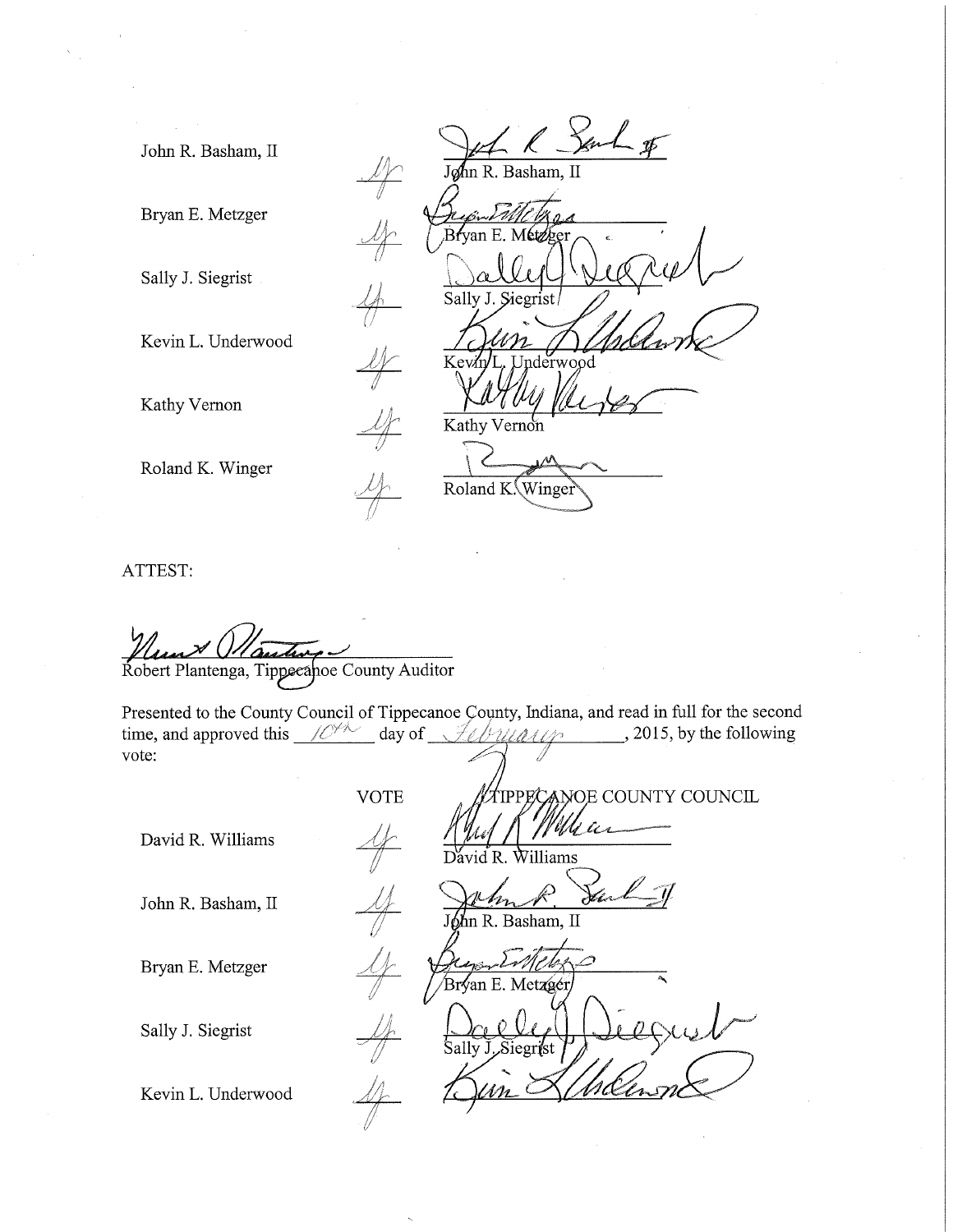Kathy Vernon

Kevin L<sub>J</sub> Underwood  $\frac{df}{dt}$  $\overrightarrow{\text{Kathy}}$ Vernon Roland K. Winger

Roland K. Winger

ATTEST:

Robert Plantenga, Tippeeanpe County Auditor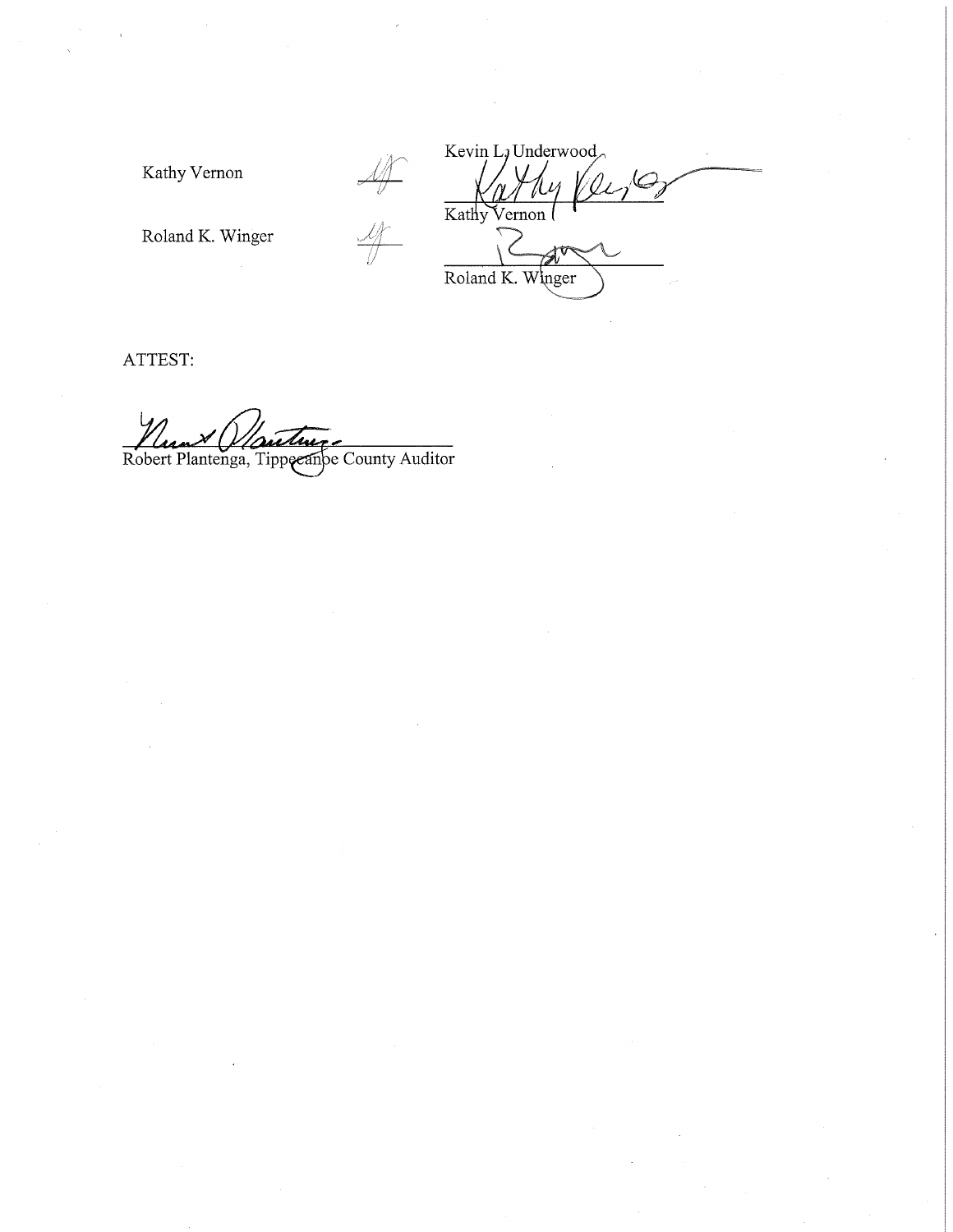## **Exhibit A**

Pay Charts provide for Annual salary amounts 2015 Bi-weekly Payroll= 26 Employees salaries correspond to Classification (Grade) and Eligible Hire Date

 $\epsilon_{\rm eff}$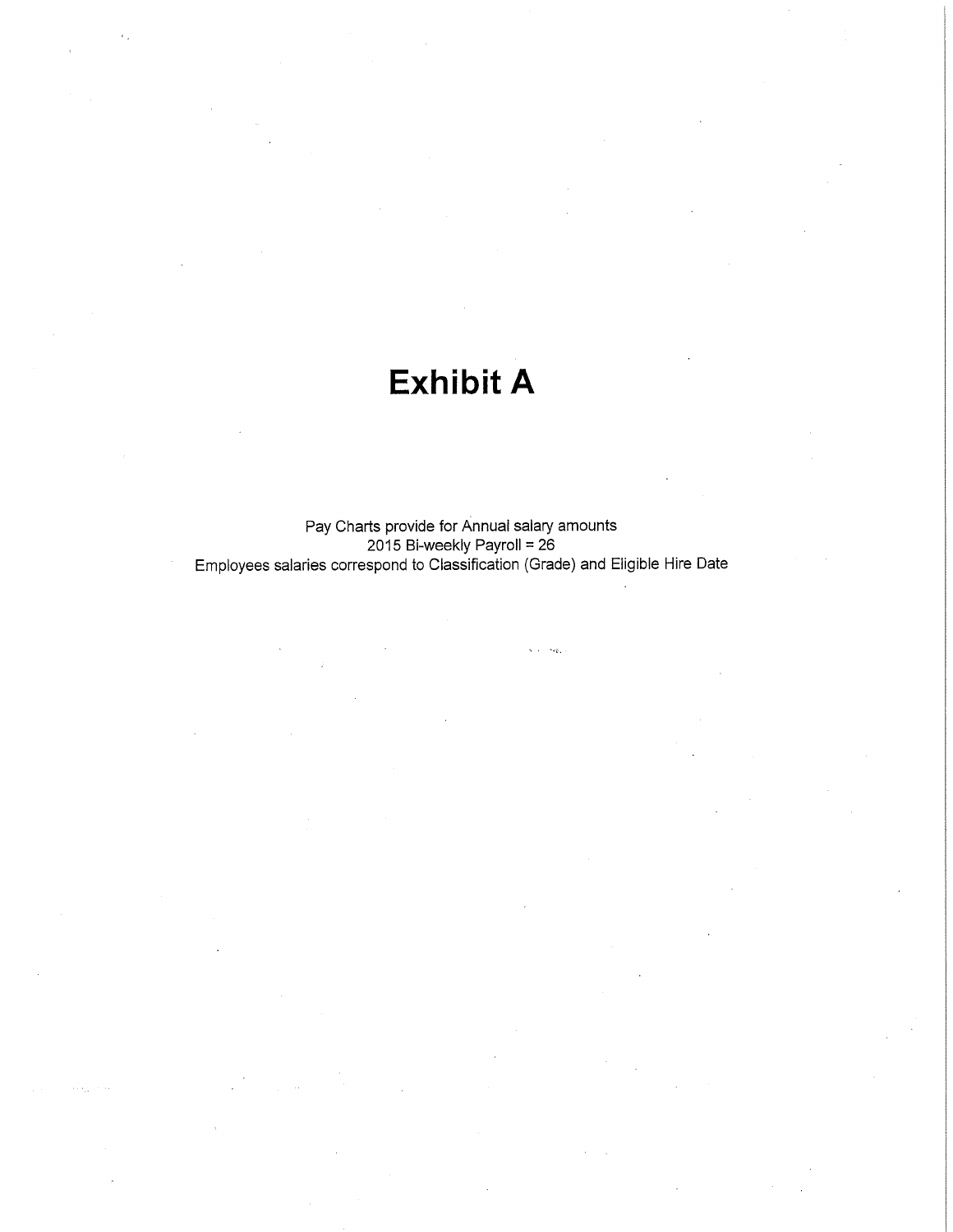# COMOT (Clerical, Office Machine Operation, Technician)<br>Year 2015

Pct  $3.00\%$ 

|              |             |             | Recommended   |              |               |
|--------------|-------------|-------------|---------------|--------------|---------------|
|              | 94% of      | 97% of      | Market - 2009 | 3% above     | Recommended   |
|              | Market      | Market      | +3%           | Market       | Market - 2009 |
|              | \$1,504.04  | \$1,552.04  | \$1,600.04    | \$1,648.04   |               |
| V            | \$39,105.00 | \$40,353.00 | \$41,601.00   | \$42,849.00  | \$40,389.00   |
|              | \$1,395.77  | \$1,440.31  | \$1,484.85    | \$1,529.38   |               |
| IV           | \$36,290.00 | \$37,448.00 | \$38,606.00   | \$39,764.00  | \$37,481.00   |
|              | \$1,306.27  | \$1,347.96  | \$1,389.65    | \$1,431.35   |               |
| Ш            | \$33,963.00 | \$35,047.00 | \$36,131.00   | \$37,215.00  | \$35,078.00   |
|              | \$1,208.50  | \$1,247.08  | \$1,285,65    | \$1,324.23   |               |
| $\mathbf{I}$ | \$31,421.00 | \$32,424.00 | \$33,427.00   | \$34,430.00  | \$32,453.00   |
|              | \$1,110.85  | \$1,146.31  | \$1,181.77    | \$1,217.23   |               |
|              | \$28,882.00 | \$29,804.00 | \$30,726.00   | \$31,648.00  | \$29,831.00   |
|              | Initial     | 1 Year      | 5 Years       | Over 7 years |               |
|              |             | 2           |               | Δ.           |               |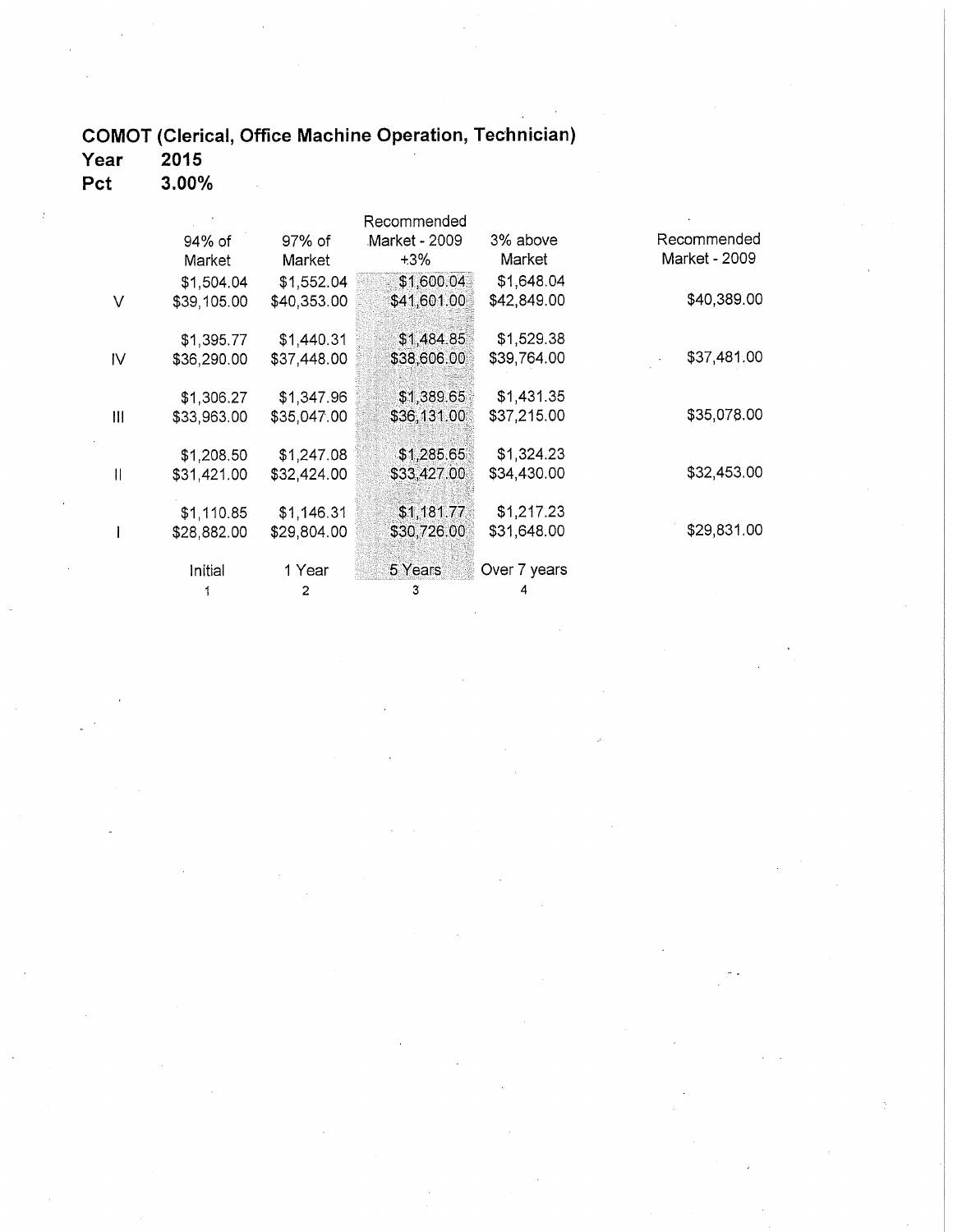## PAT (Professional, Administrative, Technological)

Year 2015 3.00% Pct

|               |             |             | Recommended   |              |               |
|---------------|-------------|-------------|---------------|--------------|---------------|
|               | 94% of      | 97% of      | Market - 2009 | 3% above     | Recommended   |
|               | Market      | Market      | +3%           | Market       | Market - 2009 |
|               | \$1,994.38  | \$2,058.04  | \$2,121.69    | \$2,185.35   |               |
| V             | \$51,854.00 | \$53,509.00 | \$55,164.00   | \$56,819.00  | \$53,557.00   |
|               | \$1,774.46  | \$1,831.12  | \$1,887.73    | \$1,944.35   |               |
| $\mathsf{N}$  | \$46,136.00 | \$47,609.00 | \$49,081.00   | \$50,553.00  | \$47,651.00   |
|               | \$1,591.19  | \$1,642.00  | \$1,692.77    | \$1,743.54   |               |
| Ш             | \$41,371.00 | \$42,692.00 | \$44,012.00   | \$45,332.00  | \$42,730.00   |
|               | \$1,298.00  | \$1,339.42  | \$1,380.85    | \$1,422.27   |               |
| $\mathbf{  }$ | \$33,748.00 | \$34,825.00 | \$35,902.00   | \$36,979.00  | \$34,856.00   |
|               | \$1,171.92  | \$1,209.35  | \$1,246.73    | \$1,284.12   |               |
|               | \$30,470.00 | \$31,443.00 | \$32,415.00   | \$33,387.00  | \$31,470.00   |
|               | Initial     | 1 Year      | 5 Years       | Over 7 years |               |
|               |             | 2           | 3             |              |               |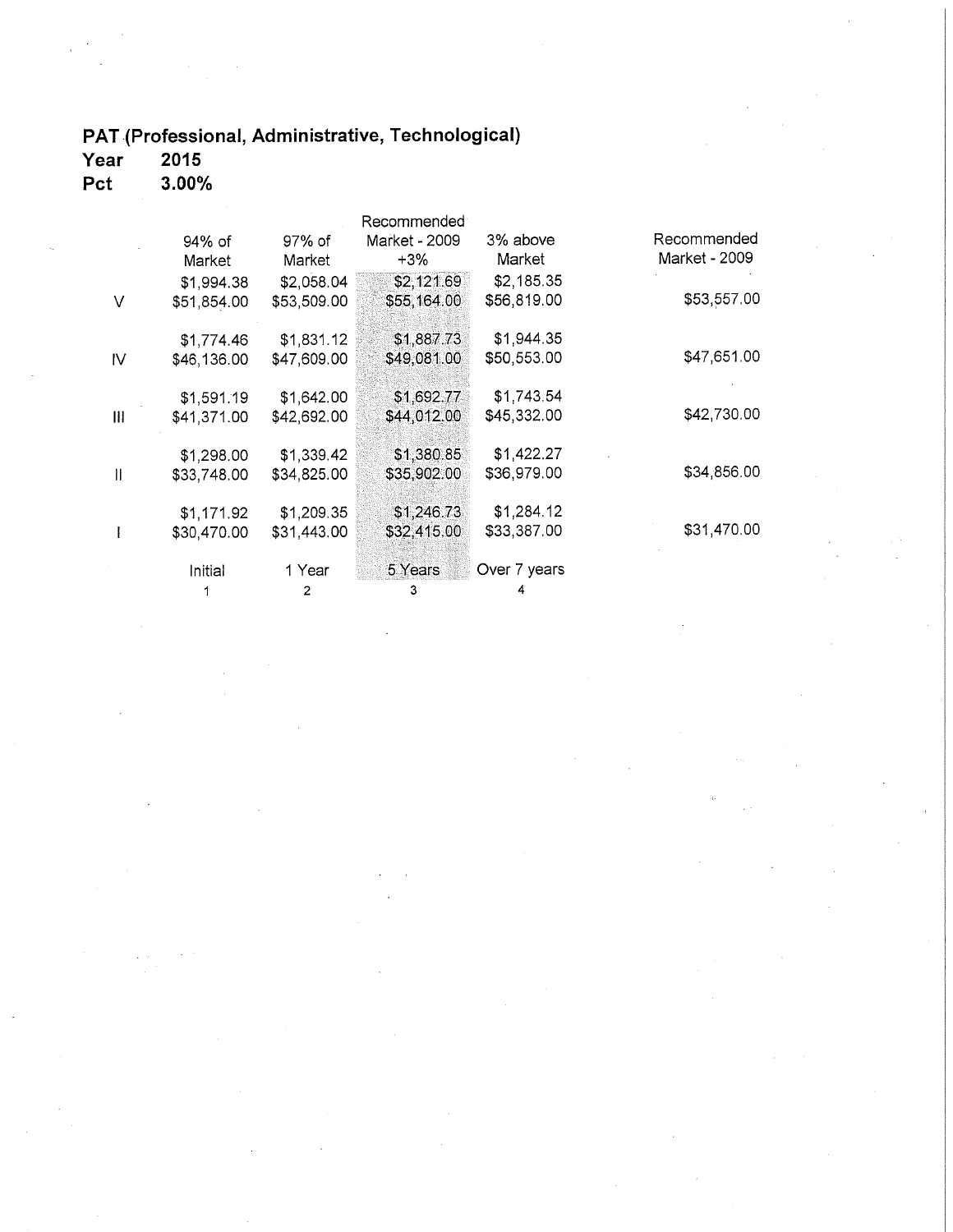# LTC (Labor, Trades and Crafts)<br>Year 2015

Pct 3.00%

|              |             |             | Recommended   |              |               |
|--------------|-------------|-------------|---------------|--------------|---------------|
|              | 94% of      | 97% of      | Market - 2009 | 3% above     | Recommended   |
|              | Market      | Market      | +3%           | Market       | Market - 2009 |
|              | \$1,630.85  | \$1,682.88  | \$1,734,92    | \$1,786.96   |               |
| V            | \$42,402.00 | \$43,755.00 | \$45,108,00   | \$46,461.00  | \$43,794.00   |
|              | \$1,433.58  | \$1,479.31  | \$1,525.08    | \$1,570.85   |               |
| IV           | \$37,273.00 | \$38,462.00 | \$39,652.00   | \$40,842.00  | \$38,497.00   |
|              | \$1,290.23  | \$1,331.38  | \$1,372.58    | \$1,413.77   |               |
| Ш            | \$33,546.00 | \$34,616.00 | \$35,687.00   | \$36,758.00  | \$34,647.00   |
|              | \$1,174.35  | \$1,211.85  | \$1,249.31    | \$1,286.77   |               |
| $\mathbf{I}$ | \$30,533.00 | \$31,508.00 | \$32,482.00   | \$33,456.00  | \$31,535.00   |
|              | \$1,001.46  | \$1,033.42  | \$1,065.38    | \$1,097.35   |               |
|              | \$26,038.00 | \$26,869.00 | \$27,700.00   | \$28,531.00  | \$26,893.00   |
|              | Initial     | 1 Year      | 5 Years       | Over 7 years |               |
|              |             | 2           | 3             |              |               |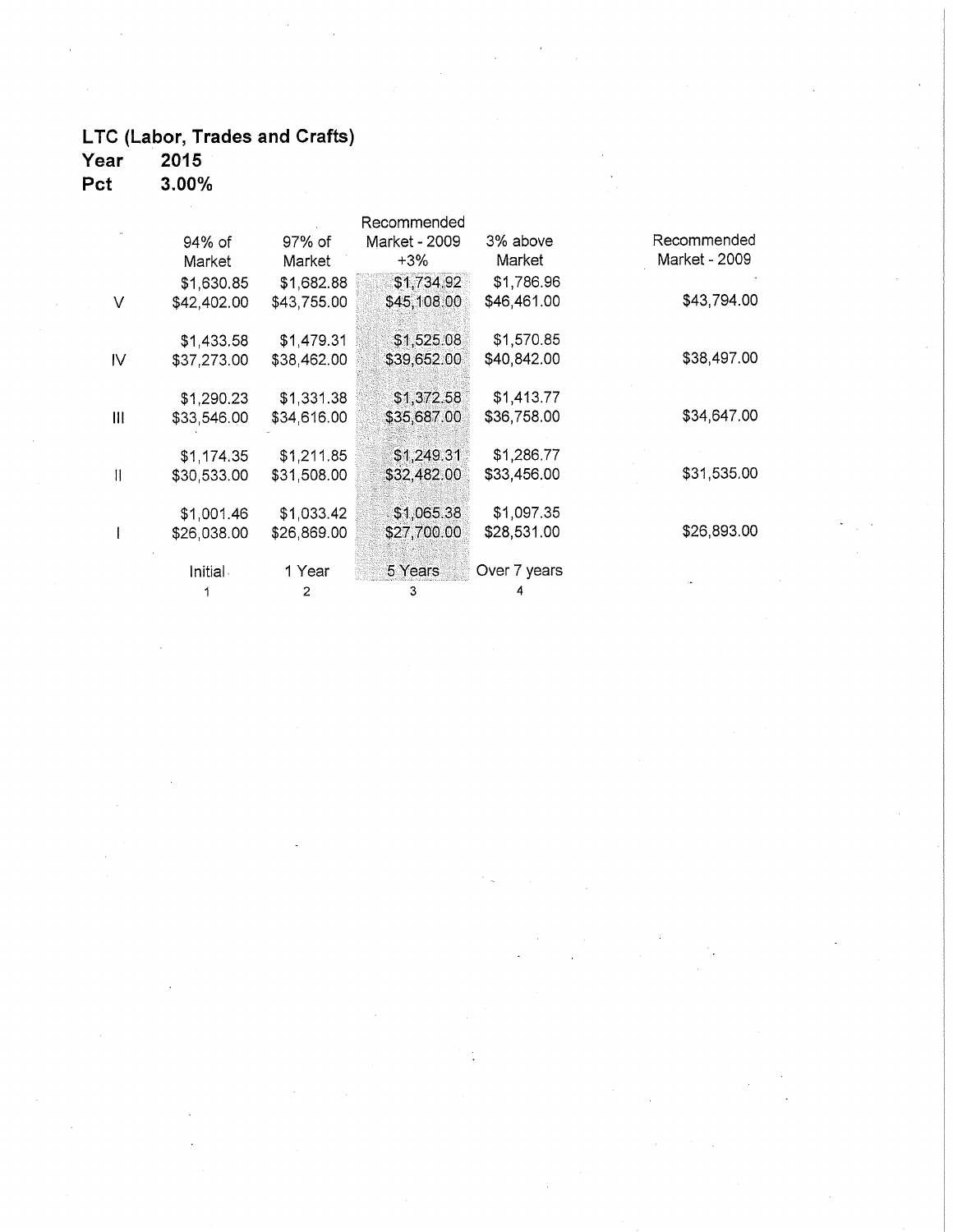### POLE N/M (Police Officer, Law Enforcement Non-Merit)

Year  $2015$ 

 $3.00\%$ Pct

|                           |             |             | Recommended   |              |               |
|---------------------------|-------------|-------------|---------------|--------------|---------------|
|                           | 94% of      | 97% of      | Market - 2009 | 3% above     | Recommended   |
|                           | Market      | Market      | +3%           | Market       | Market - 2009 |
|                           | \$1,828.50  | \$1,886.88  | \$1,945.23    | \$2,003.58   |               |
| V                         | \$47,541.00 | \$49,059.00 | \$50,576.00   | \$52,093.00  | \$49,102.00   |
|                           | \$1,722.42  | \$1,777.38  | \$1,832.35    | \$1,887.31   |               |
| IV                        | \$44,783.00 | \$46,212.00 | \$47,641.00   | \$49,070.00  | \$46,253.00   |
|                           | \$1,463.00  | \$1,509.69  | \$1,556.38    | \$1,603.08   |               |
| Ш                         | \$38,038.00 | \$39,252.00 | \$40,466.00   | \$41,680.00  | \$39,287.00   |
|                           | \$1,379.46  | \$1,423.46  | \$1,467.50    | \$1,511.54   |               |
| $\mathbb{H}^{\mathbb{R}}$ | \$35,866.00 | \$37,010.00 | \$38,155.00   | \$39,300.00  | \$37,043.00   |
|                           | \$1,082.58  | \$1,117.15  | \$1,151.69    | \$1,186.23   |               |
|                           | \$28,147.00 | \$29,046.00 | \$29,944.00   | \$30,842.00  | \$29,071.00   |
|                           | Initial     | 1 Year.     | 5 Years       | Over 7 years |               |
|                           |             | $2^{\circ}$ | 3             |              |               |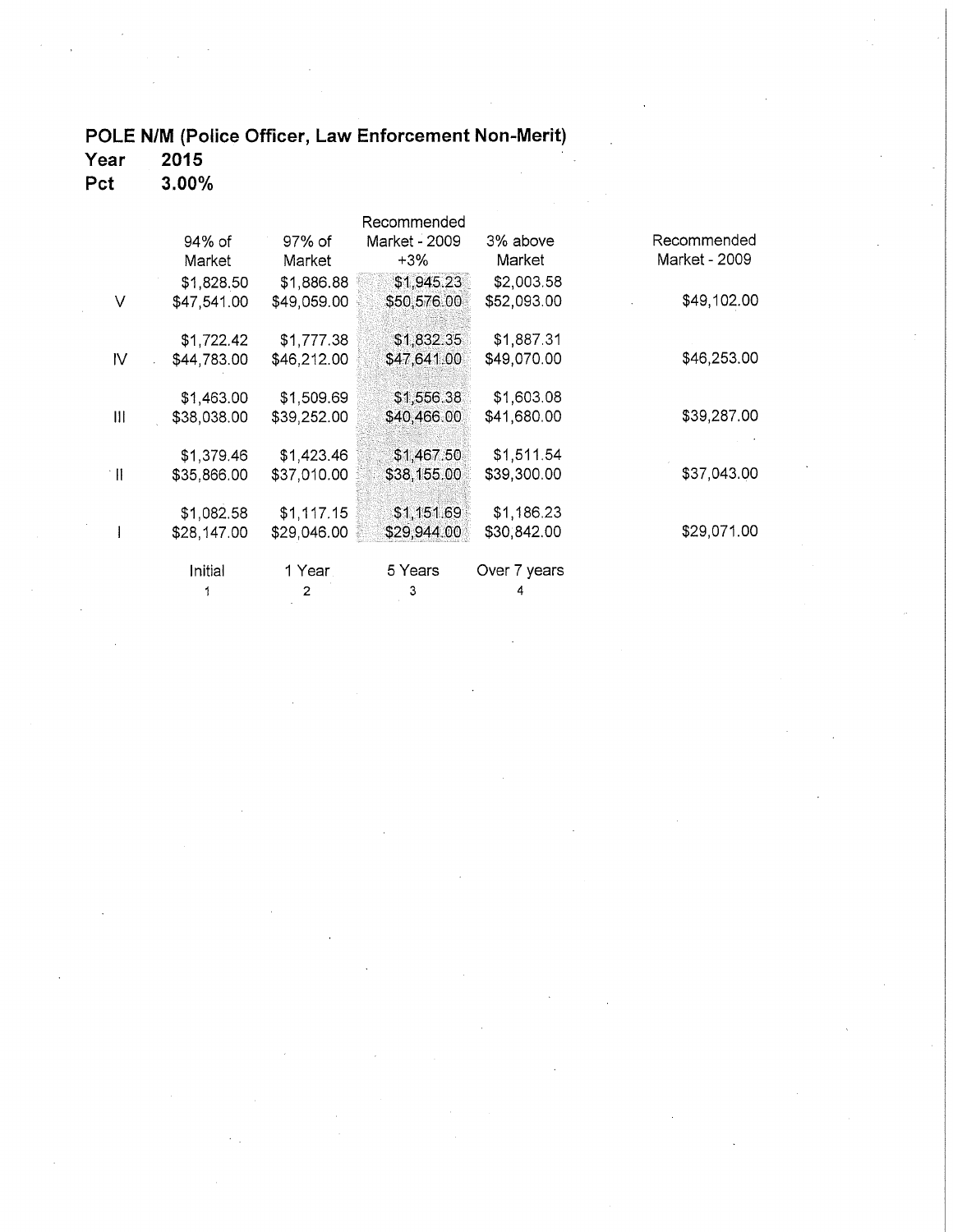#### **Special Occupation\_s 2015**

### **Year**

**Pct 3.00%** 

|                                               | Initiation | After 1 year |                                |
|-----------------------------------------------|------------|--------------|--------------------------------|
| Chief Public Defender*                        | \$134,112  | \$134,112    | new info from state pd comm?   |
|                                               | \$5,158.15 | \$5,158.15   |                                |
| Chief Deputy Public Defender*                 | \$100,584  | \$100,584    | new info from state pd comm?   |
|                                               | \$3,868.62 | \$3,868.62   |                                |
| Executive Director-Highway                    | \$83,321   | \$87,487     |                                |
|                                               | \$3,204.65 | \$3,364.88   |                                |
| <b>Executive Director-APC</b>                 | \$76,593   | \$80,423     |                                |
|                                               | \$2,945.88 | \$3,093.19   |                                |
| Maintenance Director                          | \$60,074   | \$63,078     | reclassified from PAT V 8/2014 |
|                                               | \$2,310.54 | \$2,426.08   |                                |
| <b>Executive Director-MITS</b>                | \$69,607   | \$73,087     |                                |
|                                               | \$2,677.19 | \$2,811.04   |                                |
| <b>GIS Administrator</b>                      | \$65,442   | \$68,714     |                                |
|                                               | \$2,517.00 | \$2,642.85   |                                |
| Database Administrator                        | \$59,101   | \$62,056     |                                |
|                                               | \$2,273.12 | \$2,386.77   |                                |
| <b>Assistant Director-APC</b>                 | \$62,889   | \$66,033     |                                |
|                                               | \$2,418.81 | \$2,539.73   |                                |
| Project Manager-Section Corner                | \$60,050   | \$63,053     |                                |
|                                               | \$2,309.62 | \$2,425.12   |                                |
| Network Administrator II                      | \$58,929   | \$61,875     | reclassified 8/2014            |
|                                               | \$2,266.50 | \$2,379.81   |                                |
| Network Administrator I                       | \$56,370   | \$59,188     | level created 8/2014           |
|                                               | \$2,168.08 | \$2,276.46   |                                |
| Public Defender (FT)                          | \$54,754   | \$57,492     |                                |
|                                               | \$2,105.92 | \$2,211.23   |                                |
| Immigration Resource Coordinator/Deputy PD**  | \$43,804   | \$45,994     | unfilled, unfunded             |
|                                               | \$1,684.77 | \$1,769.00   |                                |
| Public Defenders (RPT)                        | \$40,829   | \$40,829     |                                |
|                                               | \$1,570.35 | \$1,570.35   |                                |
| <b>Executive Director-Court Services</b>      | \$50,393   | \$52,913     |                                |
|                                               | \$1,938.19 | \$2,035.12   |                                |
| System Administrator II                       | \$58,929   | \$61,875     | level created 8/2014           |
|                                               | \$2,266.50 | \$2,379.81   |                                |
| System Administrotor I (was Sr Progr/Analyst) | \$56,370   | \$59,188     | reclassified 8/2014            |
|                                               | \$2,168.08 | \$2,276.46   |                                |
| Health Officer                                | \$50,160   | \$50,160     |                                |
|                                               | \$1,929.23 | \$1,929.23   |                                |
| Probate Commissioner                          | \$47,408   | \$49,778     |                                |
|                                               | \$1,823.38 | \$1,914.54   |                                |
| HelpDesk Manager                              | \$46,028   | \$48,329     |                                |
|                                               | \$1,770.31 | \$1,858.81   |                                |
| Juvenile Magistrate                           | \$41,393   | \$41,393     |                                |
|                                               | \$1,592.04 | \$1,592.04   |                                |
| <b>Election Co-Directors</b>                  | \$38,335   | \$38,335     |                                |
|                                               | \$1,474.42 | \$1,474.42   |                                |

\*To be compliant with the Public Defender Commission requirements Public Defender must be paid at 100% of Prosecutor's base salary Chief Deputy PD is paid 75% of PD salary

\*\*Immigration Resource Coordinator 80% of FT PD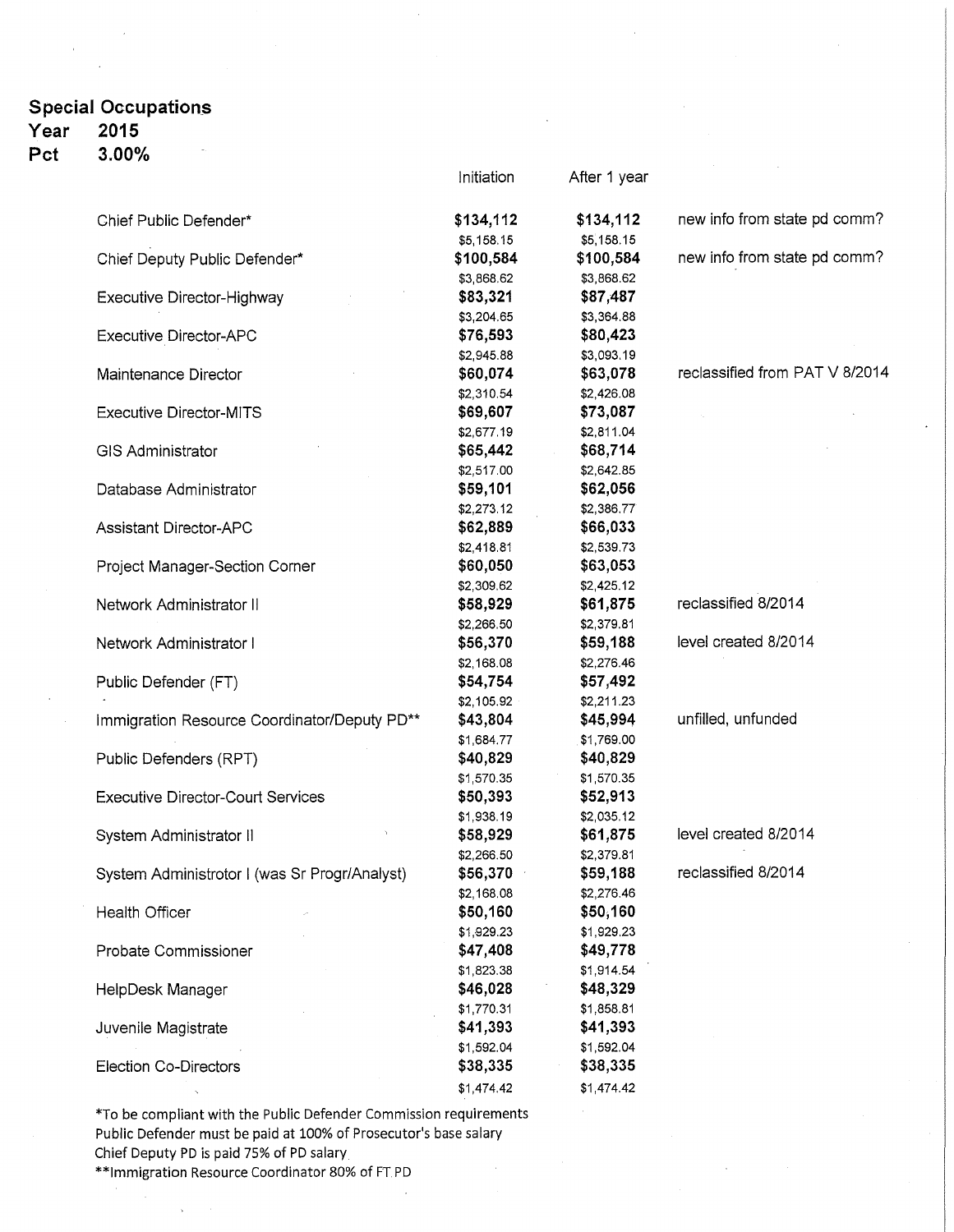| <b>EXEC</b><br>Year<br>Pct | 2015<br>$3.00\%$ |               |
|----------------------------|------------------|---------------|
| Exec II                    | \$59,926         | \$63,078      |
|                            | \$2,304.85       | \$2,426.08    |
| Exec I                     | \$76,435         | \$80,455      |
|                            | \$2,939.81       | \$3,094.42    |
|                            | Initiation       | Midpoint      |
|                            | 0-6 Months       | Over 6 Months |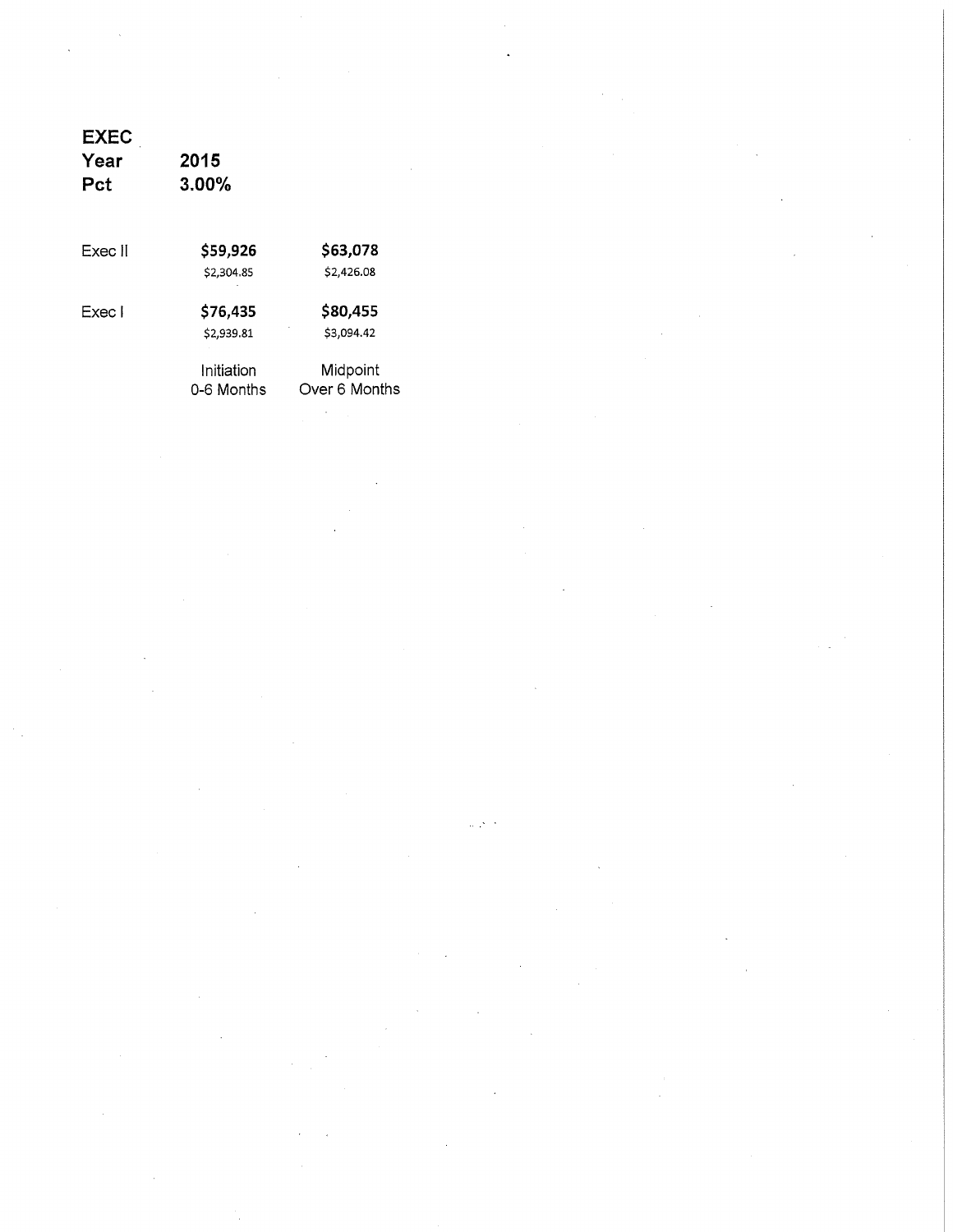**DEPUTY SHERIFF Year** 2015<br>Pct 3.00%

**Pct 3.00%** 

| <b>POSITION</b> | TIME IN SERIVCE                                               | ANNUAL SALARY                                | <b>BI-WEEKLY</b>                                     |
|-----------------|---------------------------------------------------------------|----------------------------------------------|------------------------------------------------------|
| Mjr             |                                                               | \$68,133                                     | \$2,620.50<br>a la                                   |
| Cptn            |                                                               | \$63,353                                     | \$2,436.65                                           |
| Lt              |                                                               | \$60,817                                     | \$2,339.12                                           |
| Sgt             |                                                               | \$58,254                                     | \$2,240.54                                           |
| Deputy          | Over 48 Months<br>25-48 Months<br>13-24 Months<br>0-12 Months | \$52,971<br>\$52,421<br>\$48,945<br>\$45,706 | \$2,037.35<br>\$2,016.19<br>\$1,882.50<br>\$1,757.92 |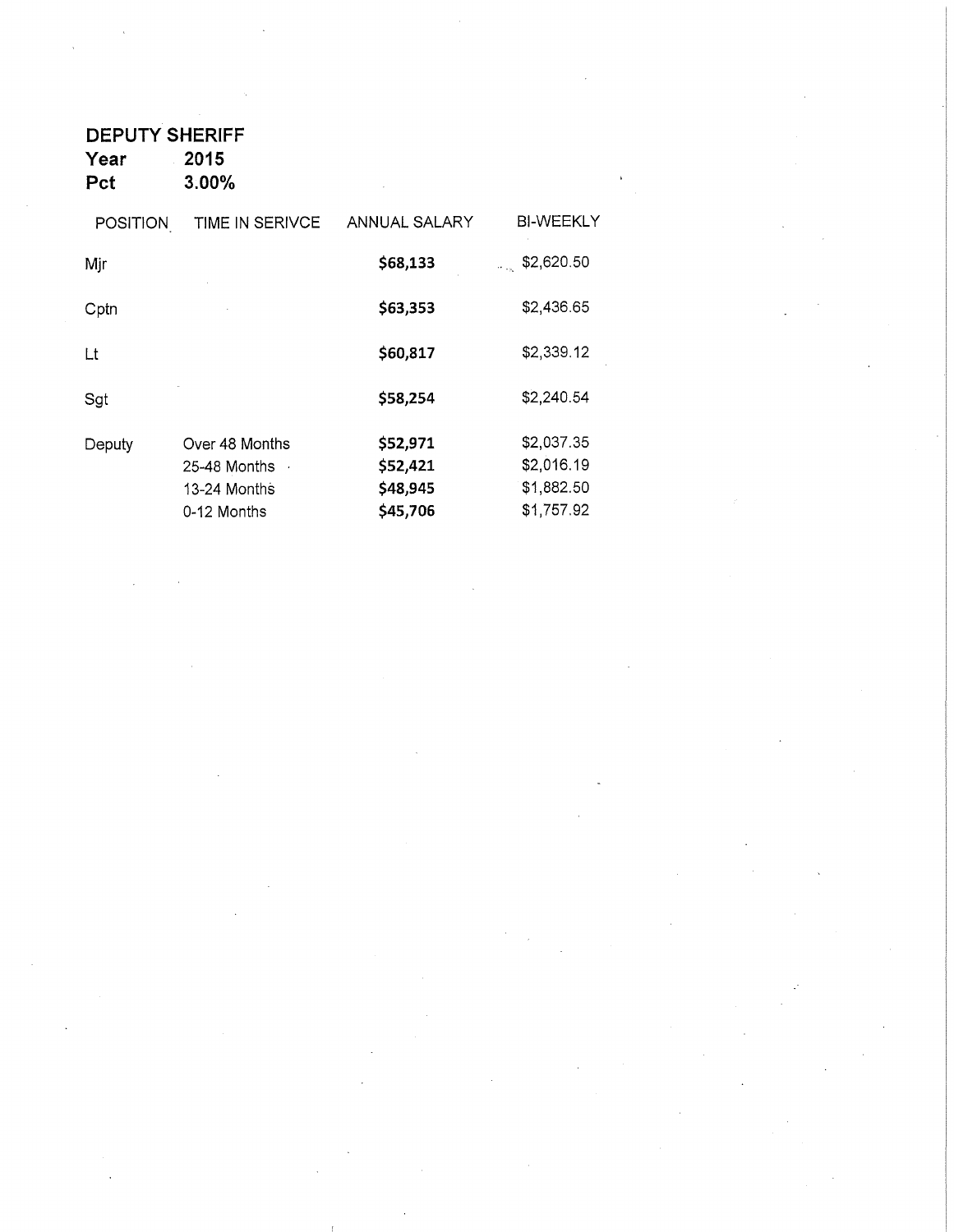| <b>ELECTED</b>  |       |  |
|-----------------|-------|--|
| Year            | 2015  |  |
| <b>Pct</b><br>٠ | 3.00% |  |
|                 |       |  |

|                           | ANNUAL    | <b>BI-WEEKLY NOTES</b> |                               |
|---------------------------|-----------|------------------------|-------------------------------|
| Assessor                  | \$64,432  | \$2,478.15             |                               |
| Auditor                   | \$64,432  | \$2,478.15             |                               |
| Clerk                     | \$64,432  | \$2,478.15             |                               |
| Recorder                  | \$64,432  | \$2,478.15             |                               |
| Treasurer                 | \$64,432  | $$2,478.15$ .          |                               |
| <b>Chief Deputies</b>     | \$48,816  | \$1,877.54             |                               |
| Commissioners*            | \$57,453  | \$2,209.73             | no incr 2013                  |
| Council                   | \$12,922  |                        | \$497.00 no incr 2012, 2013   |
| Coroner - physician       | \$42,372  | N/A                    | N/A                           |
| Coroner - non-physician   | \$28,248  | \$1,086.46             |                               |
| Surveyor - registered     | \$89,102  | \$3,427.00             |                               |
| Surveyor - non-registered | \$59,401  | N/A                    | N/A                           |
| Sheriff**                 | \$112,075 |                        | \$4,310.58 no incr 2012, 2013 |
|                           |           |                        |                               |

\* included \$500/yr for mileage compensation \*\*subject to contract, currently \$108,810

corrected a multi-year data entry error on "elected pay chart" for Commissioners 612612014 pay was correct, according to approved salary ordinance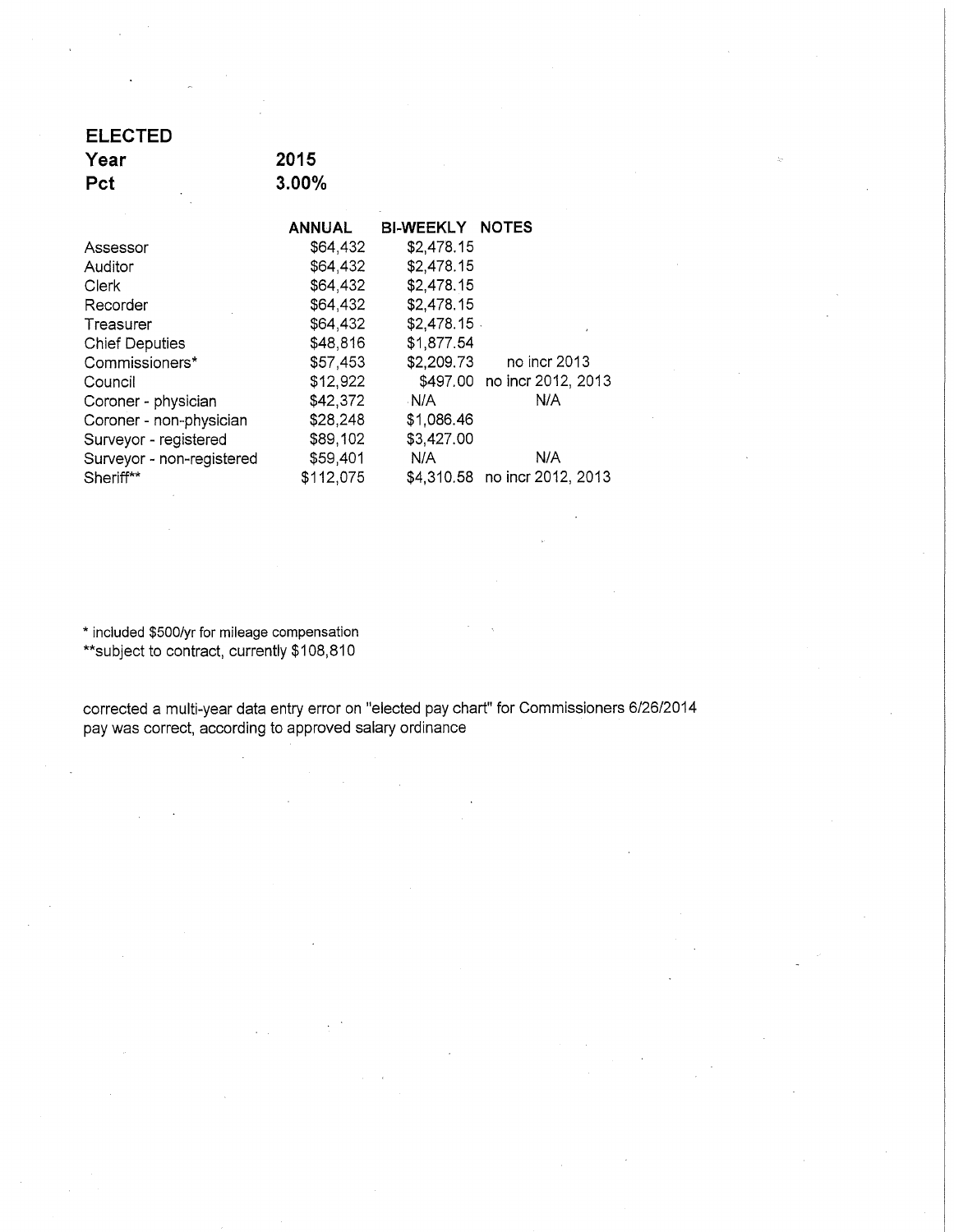#### **Prosecuting Attorney Salaries Year 2015**

|                             | $2012$ Base +3%        |                        |                        |  |  |
|-----------------------------|------------------------|------------------------|------------------------|--|--|
|                             | Minimum                | Midpoint               | Maximum                |  |  |
| "D" Felonies & Misdemeanors | \$53,726<br>\$2,066.38 | \$56,553<br>\$2,175.12 | \$63,000<br>\$2,423.08 |  |  |
| Felonies                    | \$57,773<br>\$2,222.04 | \$60,811<br>\$2,338.88 | \$67,744<br>\$2,605.54 |  |  |
| Supervisors                 | \$61,816<br>\$2,377.54 | \$65,066<br>\$2,502.54 | \$72,485<br>\$2,787.88 |  |  |

\*Various % increases based on performance & longevity, at discretion of Prosecutor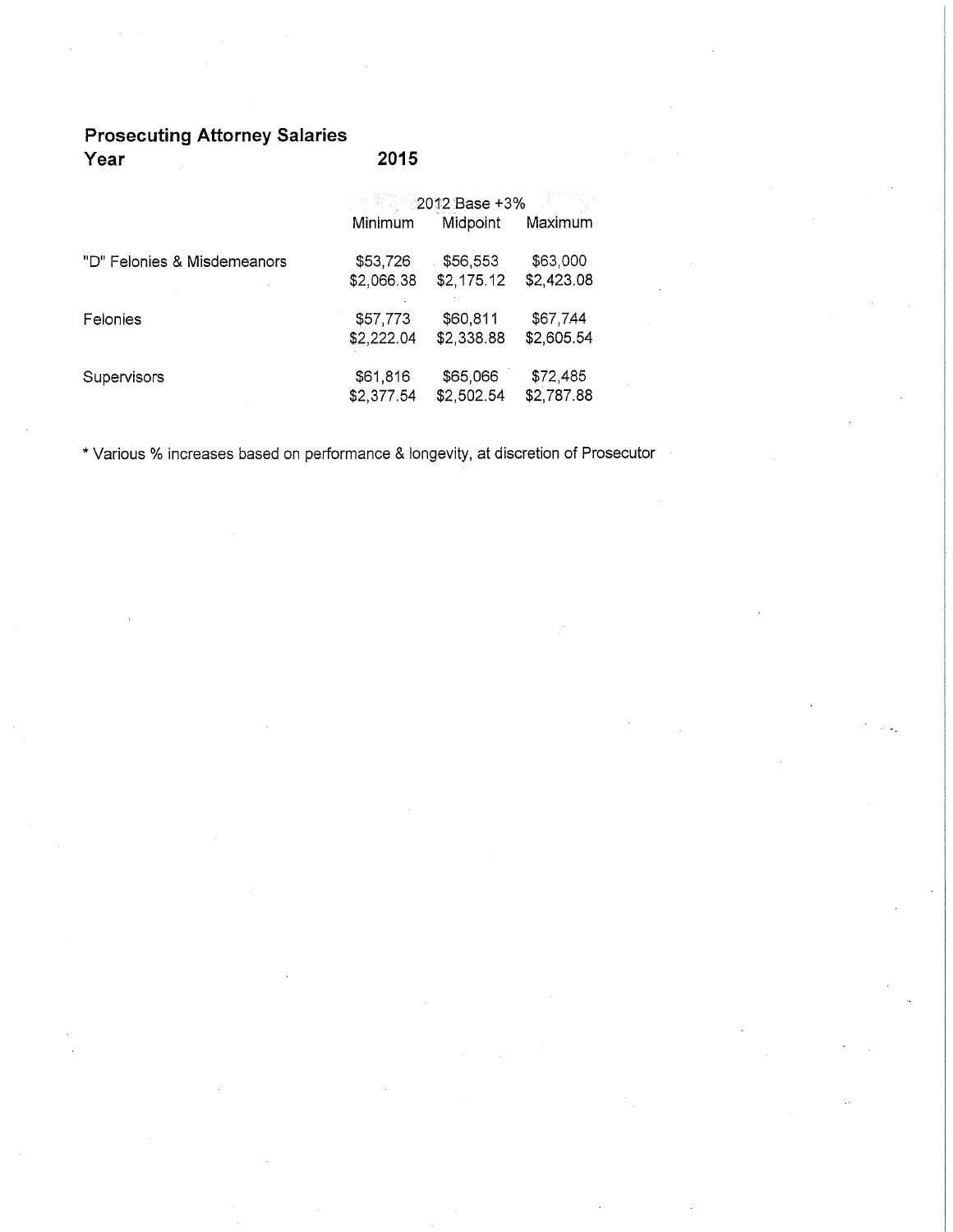|             | <b>PROBATION OFFICER</b> |               |                  |  |  |  |
|-------------|--------------------------|---------------|------------------|--|--|--|
| Years       |                          | 2015          |                  |  |  |  |
| Pct         |                          | 2.00%         |                  |  |  |  |
| <b>YEAR</b> |                          | ANNUAL SALARY | <b>BI-WEEKLY</b> |  |  |  |
| 0           |                          | \$31,456      | \$1,209.85       |  |  |  |
| 1           |                          | \$33,860      | \$1,302.31       |  |  |  |
| 2           |                          | \$37,667      | \$1,448.73       |  |  |  |
| 3           |                          | \$42,098      | \$1,619.15       |  |  |  |
| 4-9         | $\star$                  | \$43,470      | \$1,671.92       |  |  |  |
| $10 - 14$   | $\star$                  | \$47,817      | \$1,839.12       |  |  |  |
| $15 - 19$   | $\star$                  | \$52,599      | \$2,023.04       |  |  |  |
| $20 +$      | $\star$                  | \$57,857      | \$2,225.27       |  |  |  |
|             |                          |               |                  |  |  |  |

| ×.               | Number of Probation Officers in Dept |         |          |          |  |
|------------------|--------------------------------------|---------|----------|----------|--|
|                  | $1 - 3$                              | 4-8     | $9 - 15$ | 16+      |  |
| Chief*           | \$5,000                              | \$7,500 | \$10,000 | \$15,000 |  |
| Assistant Chief* |                                      |         | \$5.000  | \$10,000 |  |
| Supervisor*      |                                      |         |          | \$5,000  |  |

**NOTE:** The amounts for supervisory roles are in addition to the minimum salary based on years of experience.

\*Probation officers having a masters or doctorate degree from an accredited college or university in a relevent course of study as determined by the supervising judge and a minimum of 5 years as an Indiana probation officer shall receive an additional 5% of their base salary each year.

Probation schedule set by State.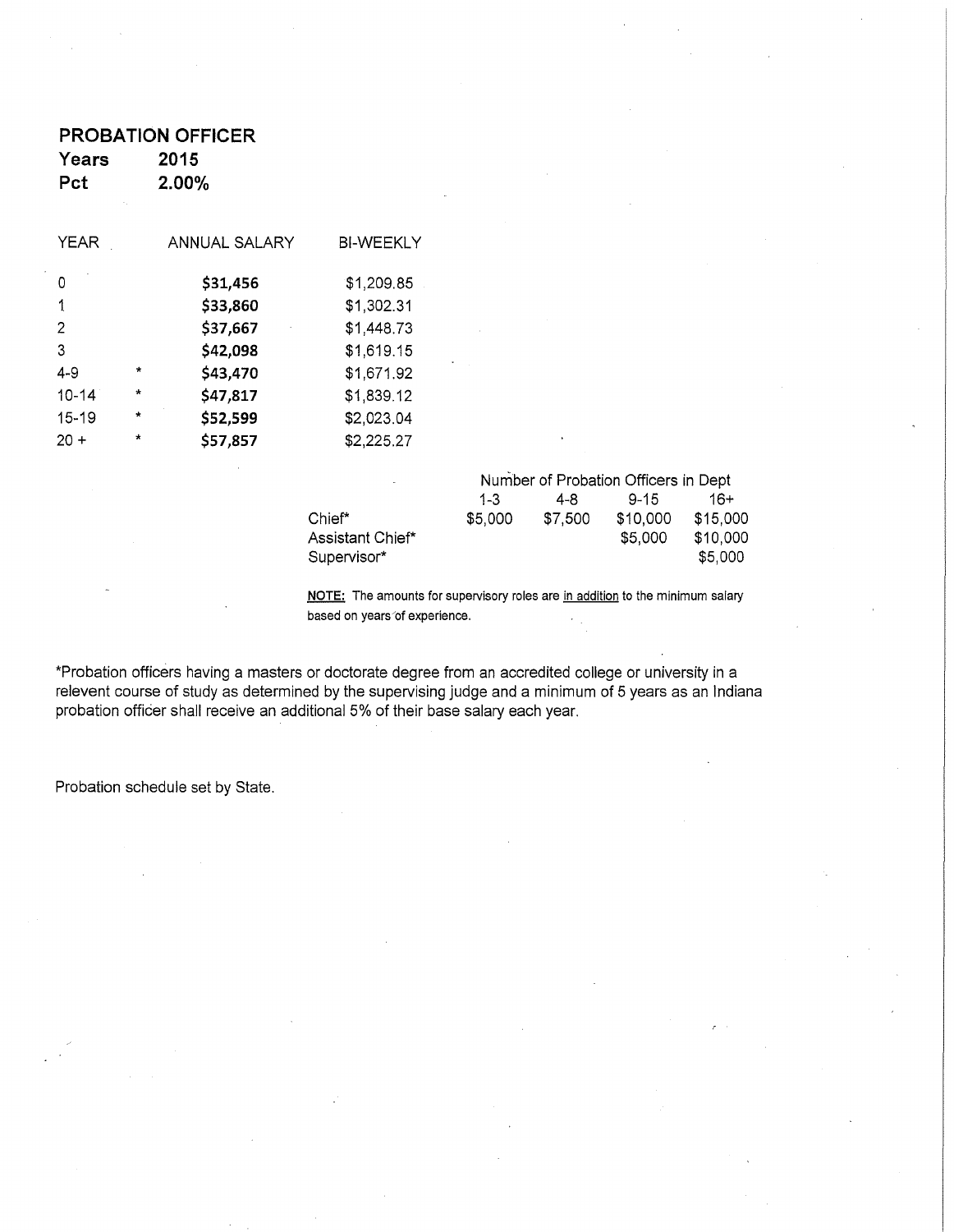### Tippecanoe County Sheriff's Office 2014 Specialty Pay Matrix

| <b>Specialty Pay Category</b>                    | <b>TCSO</b> | # Participants |  |
|--------------------------------------------------|-------------|----------------|--|
| <b>Accident Reconstructionist/FACT</b>           |             | 6              |  |
| Armorer                                          |             |                |  |
| Bomb Squad                                       | $\star$     | 5              |  |
| <b>Civil Disturbance Unit</b>                    |             |                |  |
| <b>Drug Recognition Expert</b>                   |             |                |  |
| <b>Emergency Medical Technician</b>              |             |                |  |
| <b>Evidence Technician</b>                       | $\star$     | 3              |  |
| <b>Field Training Officer</b>                    | $\star$     | 17             |  |
| Foreign Language                                 |             |                |  |
| Hostage Negotiations Team (HNT)                  | $\star$     | 3              |  |
| I.L.E.A. Instructor (Psychomotor, or Generalist) | $\star$     | 10             |  |
| Investigator                                     | $\star$     | 9              |  |
| $K-9$                                            | $\star$     | 5              |  |
| Polygraph Technician                             | $\star$     |                |  |
| Special Response Team (SRT)                      | $\star$     | 8              |  |
| Stops Instructor                                 |             |                |  |
| <b>Water Rescue</b>                              | $\star$     | 8              |  |
| <b>Total Categories</b>                          |             | 75             |  |

\*Specialty Pay will be capped at \$1,500.00

Number of participants subject to change See Sheriff policy for qualifications, payment, and other details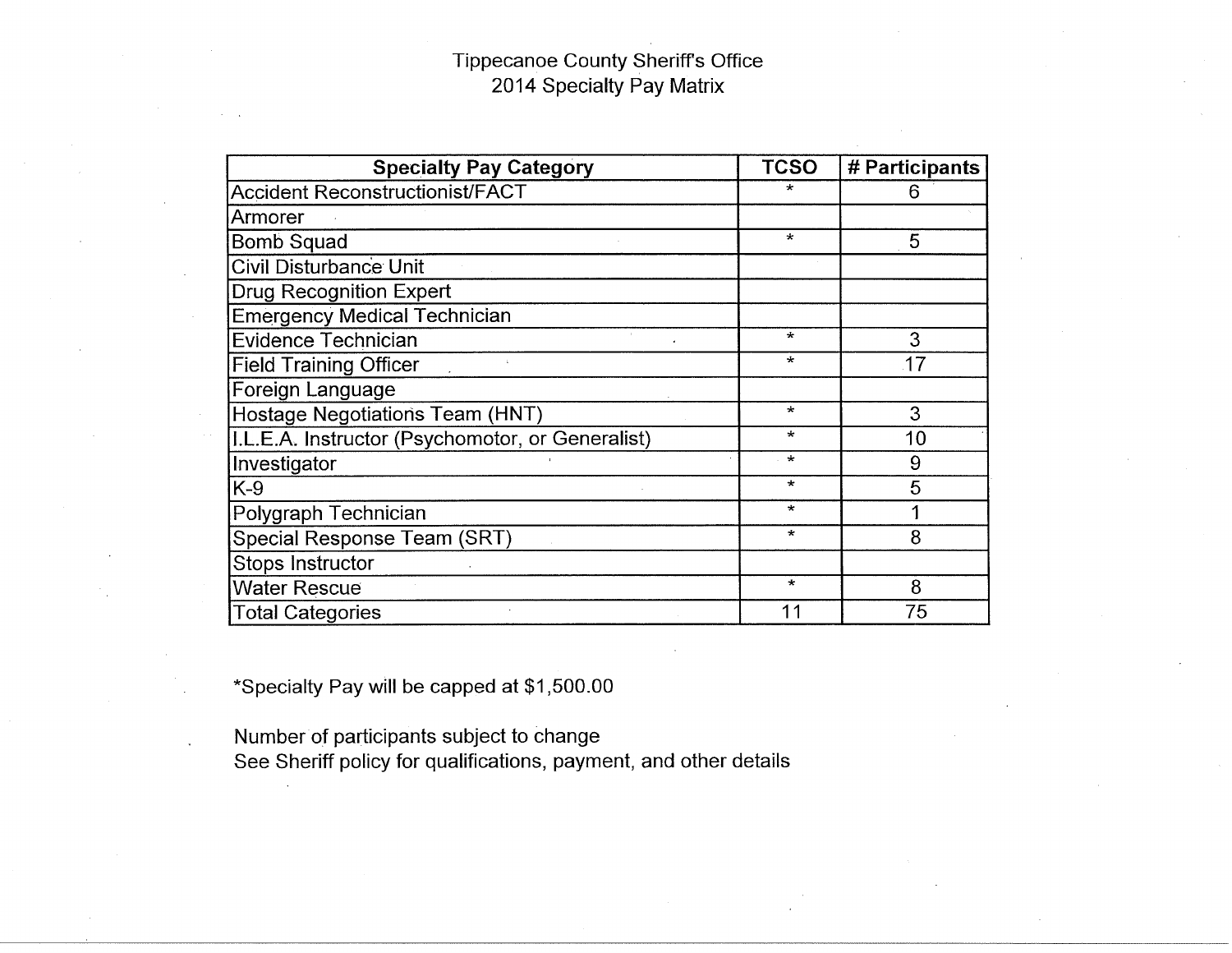# **Exhibit B**

2008 PAT Chart